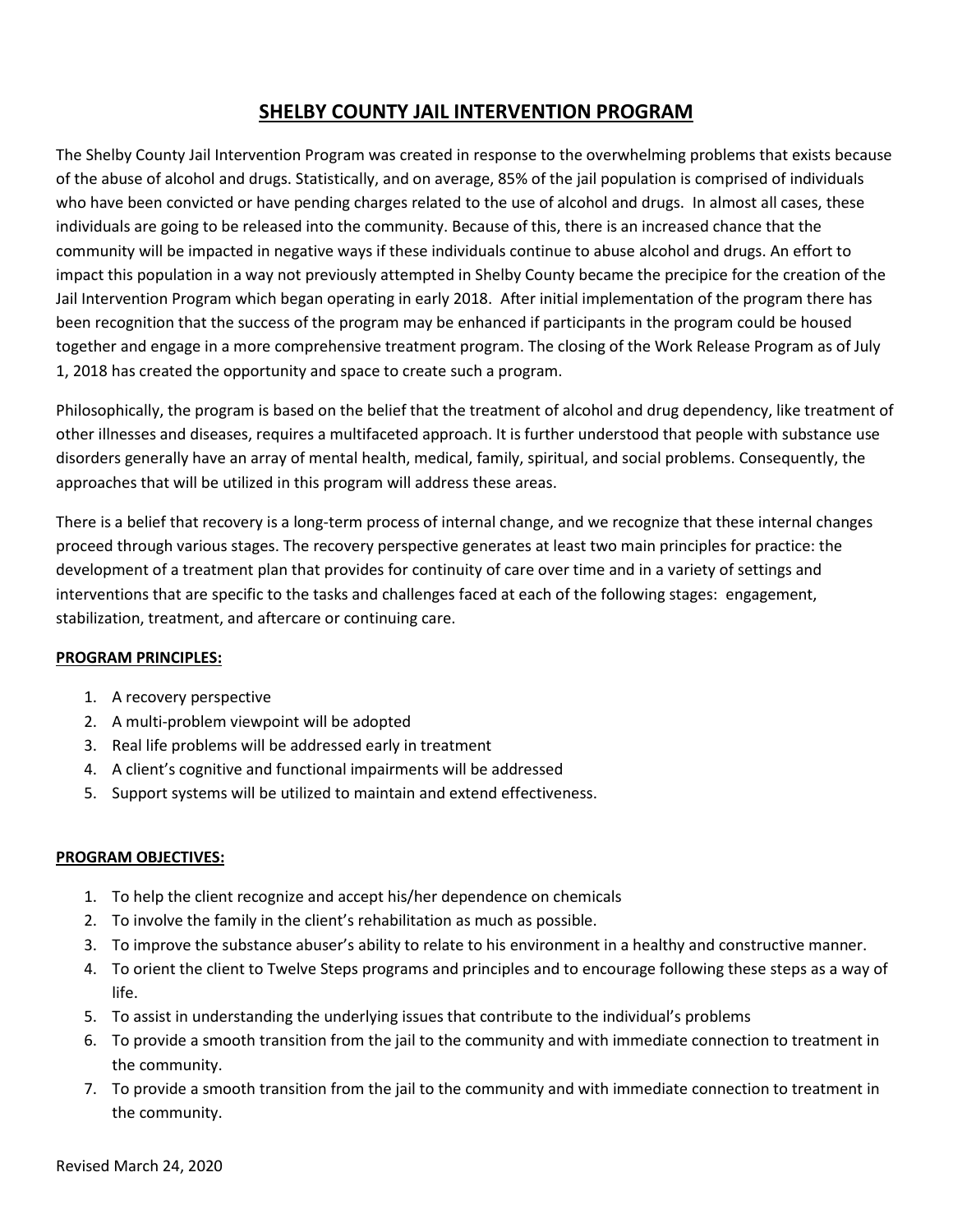#### **ADMISSION CRITERIA:**

- The Prosecutor in conjunction with the Program Services Director and the client's attorney determines individuals who are appropriate for the program and according to the individual's offense history in the criminal justice system.
- Probation Officers may also refer to the Jail Intervention Program as a sanction for a Probation Violation. This referral must be made with Prosecutor/Court Approval and as a part of normal revocation procedures.
- For individuals who have **disciplinary problems** the following criteria will apply as related to admission into the program.
	- 1. If the subject has plead or been found guilty of 2 or more formal disciplinary conduct reports (during their current stay) they would be ineligible.
	- 2. Must be 30 days write up free, before they could start the program
- At the time of assessment, if the offender's attitude and motivation for treatment is not conducive to successful participation in the program, they may be denied entry into JIP.
- If an inmate is classified as Medium-3 or higher, they are not eligible for participation in JIP.
- Offenders who have been convicted of Sexual Offenses may participate in the program upon approval by the Jail Commander.

#### **ASSESSMENT FOR PROGRAM:**

Individuals being considered for the program will undergo an assessment which will include the following:

- 1. A face to face interview wherein information is gathered about substance history, current status, placement upon release, identification of support persons, outstanding warrants, interest in Vivitrol.
- 2. A description of program rules.
- 3. Administration of the PHQ-9, GAD-7 Scale, and the Mental Health Screening Form
- 4. A review of Jail Tracker to identify current disciplinary issues that could result in ineligibility for the program
- 5. A discussion with Jail Commander and Assistant Jail Commander to gain input on offender's ability to participate.

### **CLIENT ORIENTATION:**

Clients deemed appropriate for the program will participate in an orientation consisting of the following:

- 1. The philosophy and goals of the program
- 2. Rules governing the client's conduct that could result in disciplinary action or termination.
- 3. Hours services are provided, length of program and sessions.
- 4. Projected Termination Date
- 5. Expectations after Release to include identification of living arrangements most appropriate to a person's recovery
- 6. Information provided about post-release requirements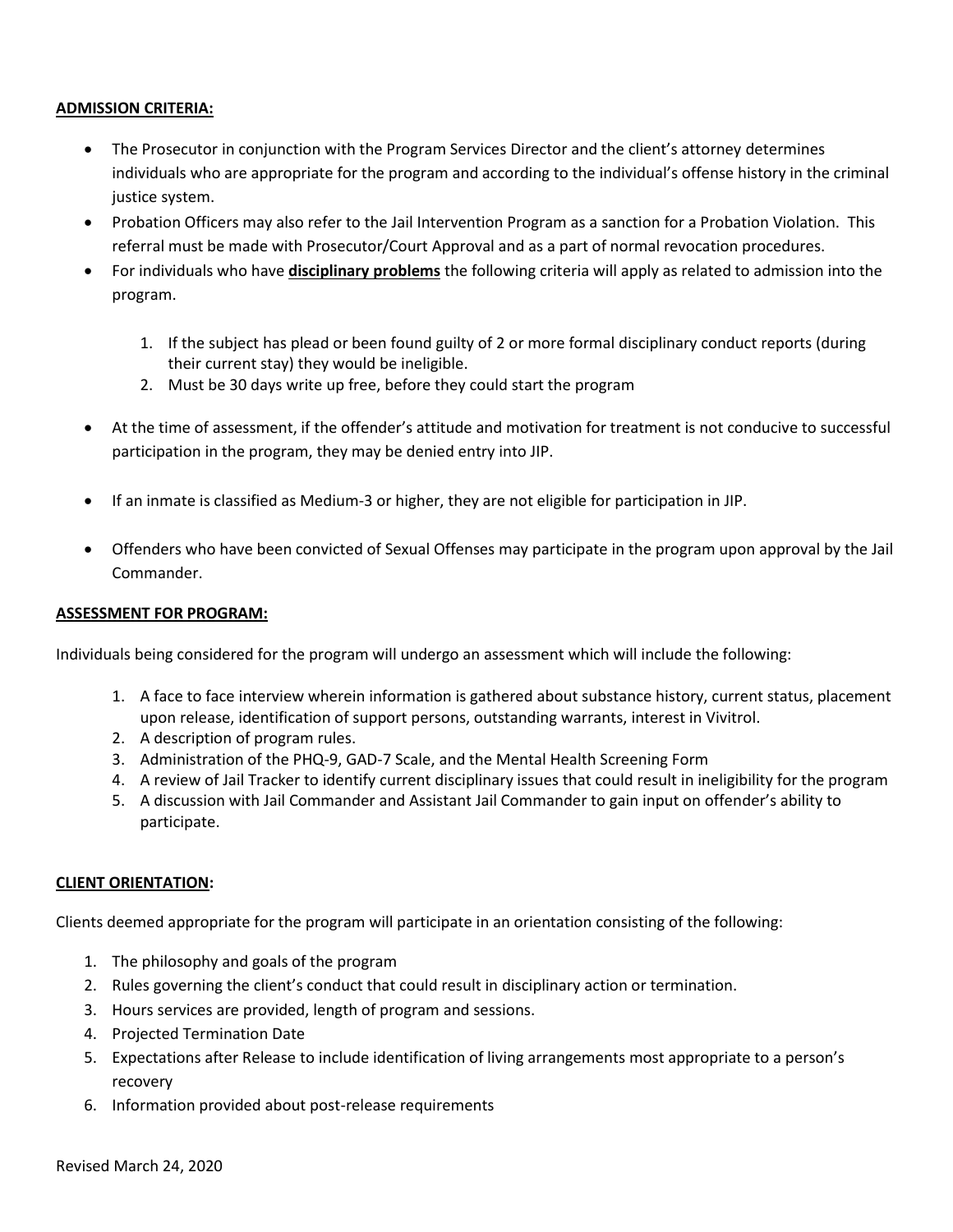#### **CLIENT INTAKE AND ASSESSMENT**

An assessment will be conducted by the Program Services Director once notified of a client's determination of eligibility to participate in the program. The assessment/intake will consist of the following:

- 1. The assessment will include an orientation to the program as indicated under Client Orientation of this manual.
- 2. The Nurse at the Shelby County Jail will be consulted regarding the individual's medical status.
- 3. Jail staff will be consulted regarding their position on client's participation in the program and any obstacles that may exist.
- 4. Information will be gathered from the client regarding their history of drug use, prior treatment experiences, mental health status, family support, legal history, pending cases that would prevent participation in the program once released, options for living once release, determination of ability to participate in programming post release and discussion of expectations once released.
- 5. Information obtained via the assessment shall be forwarded to referral source to include client's attorney and with recommendation for participation in the program.

#### **PROGRAM STRUCTURE/LENGTH**

The program structure is comprised of a mixture of both evidenced-based programming and other services aimed at enhancing the lives of those individuals who are affected by substance problems. Programming and services are identified in Attachment A (Schedule).

The initial 90 days of the program takes place in the Shelby County Jail and in a specific location within the jail so that participants can share information with one another outside of normal programming time, and allows an opportunity to separate from the general population of the jail.

Subsequent to the initial 90-day program participants are expected to continue in the program after released and under the supervision of a Case Manager at Shelby County Community Corrections. This period of supervision shall last 180 days and under the contact standards outlined in this manual. Participants who are sanctioned to time in jail during Post Jail Intervention supervision will be released at the 180-day mark and regardless of any time spent in jail.

#### **POST JAIL INTERVENTION SUPERVISION**

Individual that are released to the community for their Post JIP program will undergo/adhere the following:

1. Compliance Hearings (1 x monthly)

Case Manager is responsible to provide Program Compliance updates to the court prior to compliance hearings per the specified form in which to do this

- 2. Must follow all recommendations as outlined in the Discharge Summary.
- 3. Must adhere to program rules identified at the onset of the Program.
- 4. Shall be placed on JIP supervision for 180 days with understanding that this time can be extended based on noncompliance of the program rules.
- 5. Clients under post-supervision JIP at Community Corrections will be case planned according to Community Corrections Case Plan protocol.

#### **PROGRAM/INDIVIDUAL INSTRUCTORS PROVIDING SERVICE IN THE JAIL PROGRAM**

Individuals entering the jail to provide any service will be subject to the following: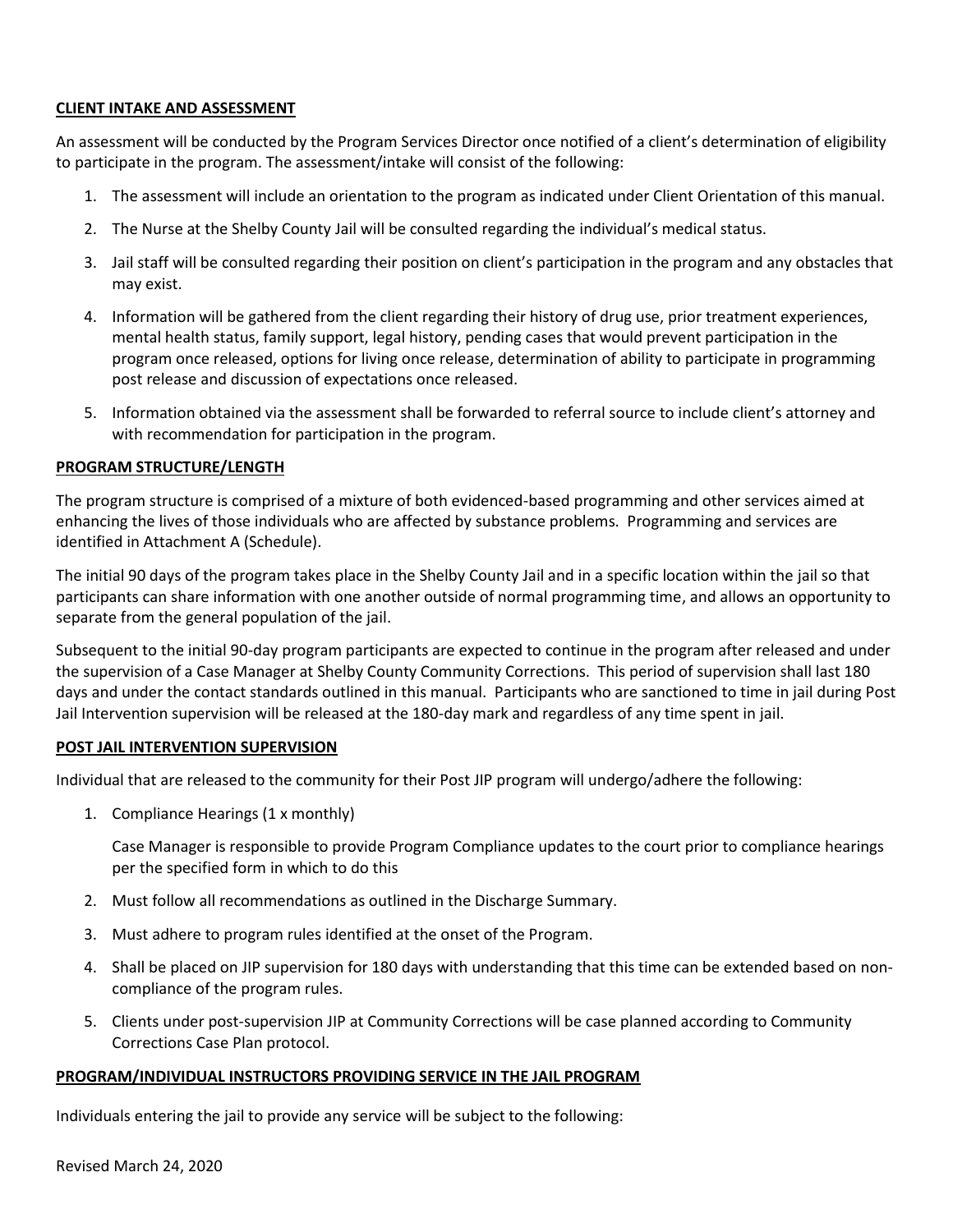- 1. Must submit 'Information Sheet for Persons Entering the Shelby County Jail'
- 2. Must submit to a Criminal Background Check
- 3. Must participate in Orientation regarding Jail protocol via Jail Commander or his designee
- 4. Must provide a list of supplies/materials that will be brought into the jail.
- 5. Must wear a name badge that shall be worn while in the confines of the jail depicting the individual as a program/individual instructor.
- 6. If in recovery, must have at least 2 years of sobriety.

### **INITIAL 90 DAY JAIL INTERVENTION PROGRAM INCENTIVES/MILESTONES**

Individuals who participate in the jail program will be eligible for incentives as follows and at the discretion of staff for good behavior, accomplishing a task, meeting a goal, demonstrating changed behavior.

Possible Incentives:

Food

Envelopes

Paper

Soda

Hair Cuts

### **CLIENT PARTICIPATION LOG**

All contact with the client shall be recorded via the 'Client Contact Form' sheet maintained in the client's program folder. It is client's responsibility to ensure program instructor signs off on client's participation in program/activity.

### **PROGRAM ORGANIZATION**

### **Program Coordinator**

This individual is responsible for the development and coordination of the program.

### **Program Instructors**

Program Instructors are responsible to deliver and provide specific programs/education to clients within the confines of the jail.

### **Jail Commander:**

The Jail Commander/designee provides oversite of the program within the confines of the Shelby County Jail. The Jail Commander/designee Is responsible to provide orientation to individuals entering the jail to provide a service.

### **Program Utilization Review Committee**

Consist of representation from the Prosecutor's Office, Defense Bar, Judge, Chief/Assistant Chief Probation Officer, Community Corrections Director, Program Services Director, Jail Commander, Sheriff or designee, Community Member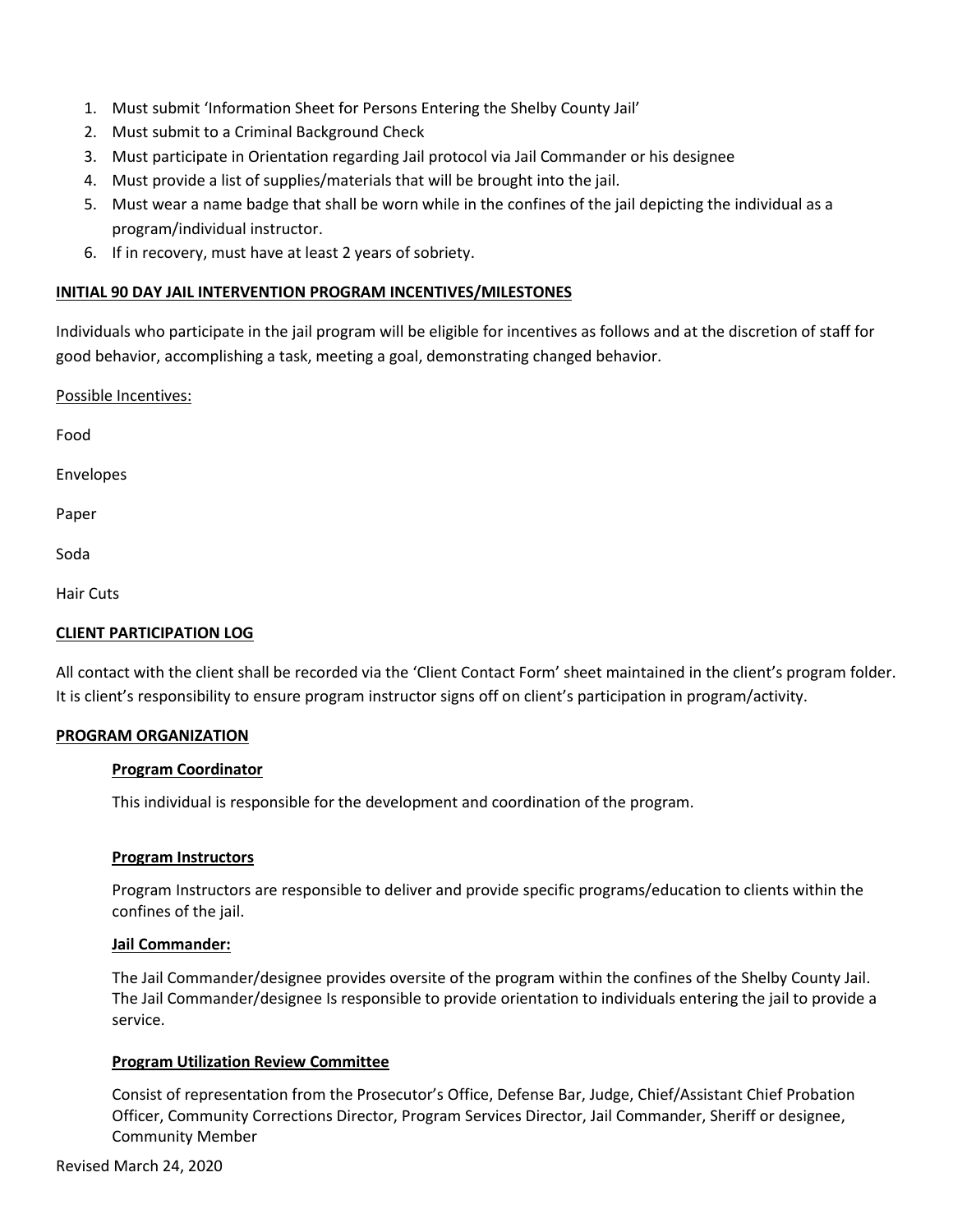This committee will meet every two months and is responsible to look at the program as a whole and make recommendations for program change, implementation, structure, admission criteria, changes in process and logistics.

#### **MEASUREMENT OF PROGRESS IN THE PROGRAM**

A variety of indicators will be used to gauge treatment progress both in and outside of the Jail as follows:

#### **1. During Program Involvement while in in the Jail:**

- a. Attends programs/meetings as scheduled
- b. Attends on time, is attentive, and responsive.
- c. Willingness to express thoughts and feelings and engage with other clients in the program
- d. Attends AA, NA, Spiritually Based Activities, other support groups
- e. Works on the first 3 steps of the 12-step program as evidenced by instructor
- f. Begins to help other clients, shows interest and concern for recently admitted clients
- g. Accepts post-charge recommendations to include living arrangements that will encourage recovery and help to ensure a successful transition from jail to community.
- h. Willing to connect with family and encourage their participation and cooperation with the Program Coordinator.
- i. Willing to engage in "self study" during free time.

#### **2. Post-Discharge Indicators**

- a. Maintain Abstinence from alcohol and drugs upon release This is the goal for treatment success. The degree of departure from that absolute goal, where chemical use is concerned, represents varying degrees of program failure.
- b. The ability to maintain quality employment
- c. Manages finances appropriately
- d. The degree to which the client is complying with treatment in the community.
- e. Maintaining stable residence if at a Halfway House, adhering to house rules and staying for duration determined prior to discharge.
- f. Contact with the Law
- g. Maintains a positive attitude
- h. Displays and accepts responsibility for behavior and actions
- i. Maintains positive relationships with family
- j. Attends support groups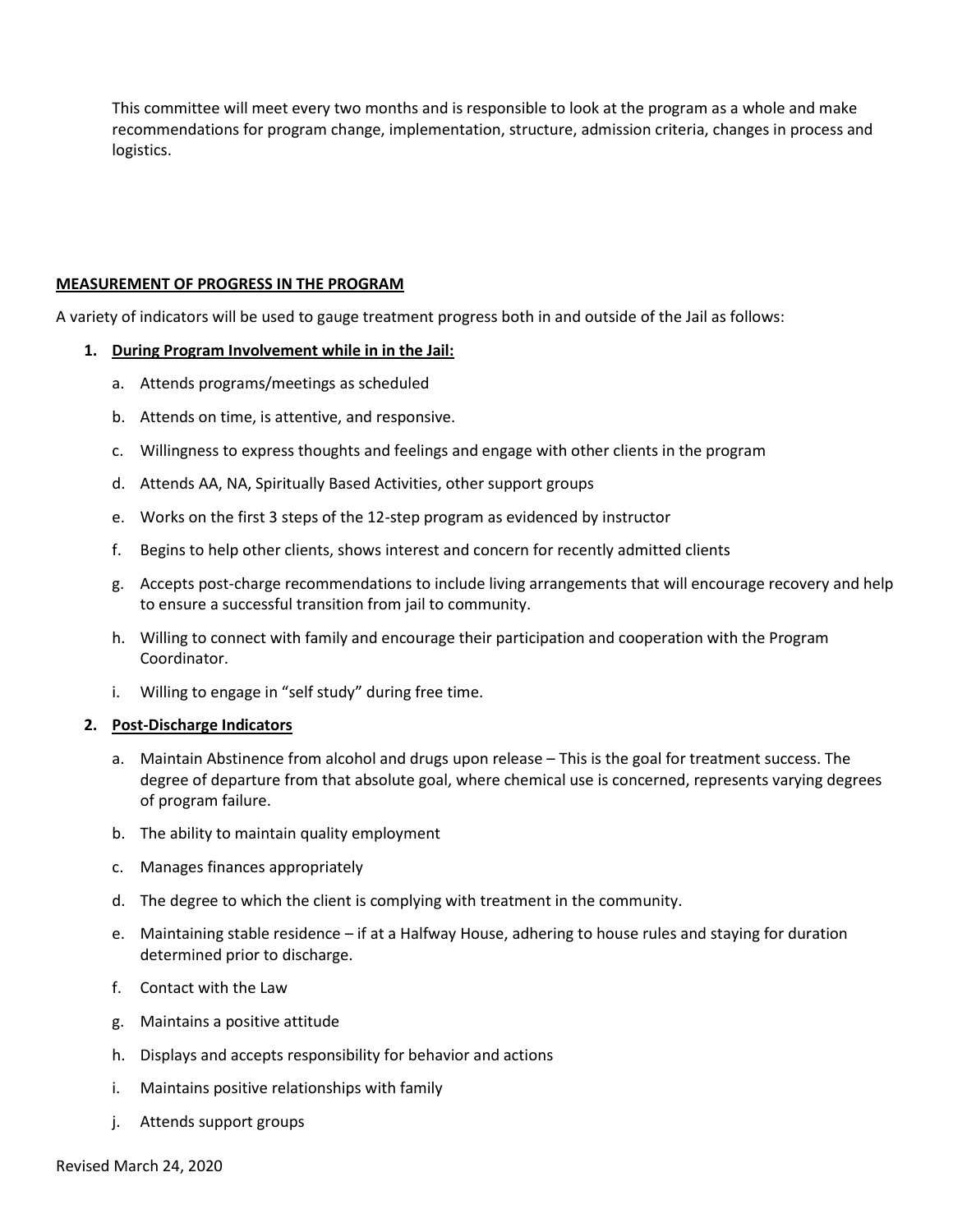- k. Maintains contact with sponsor/mentor on regular basis
- l. Complies with general terms of probation
- m. Attends appointments with Probation Officer and Case Manager as instructed and per contact standards

#### **CONTINUAL QUALITY ASSURANCE**

Continual Quality Assurance shall be utilized in the Jail Intervention Program, with a focus on areas that impact clients who are participating in the program. This plan will be reviewed and updated annually.

| Objective                                                                                                                                     | Measuring     | Activity                                                                                                                                                                                     | Process    |
|-----------------------------------------------------------------------------------------------------------------------------------------------|---------------|----------------------------------------------------------------------------------------------------------------------------------------------------------------------------------------------|------------|
| Client's perception<br>of Jail Intervention<br>Program's<br>effectiveness<br>suggest that<br>program is<br>beneficial to client's<br>needs    | Effectiveness | Client will be administered<br>a survey post 90 days of<br>the initial 90 day program<br>Client will be administered<br>a survey post end of<br>program (180 days or<br>sooner if time ends) | Survey     |
| Clients feedback on<br>individual programs<br>being delivered<br>suggest that<br>important tools are<br>being obtained for<br>their recovery. | Effectiveness | Clients will randomly be<br>administered a 'Post<br>Session Assessment' at<br>the end of program<br>delivery during the initial<br>90 day program.                                           | Assessment |
| Client reports that<br>transition to<br>community service<br>are seamless                                                                     | Consistency   | A discharge summary will<br>be developed on each<br>client leaving the Jail<br>Intervention Program that<br>identifies the transition<br>plan                                                | Checklist  |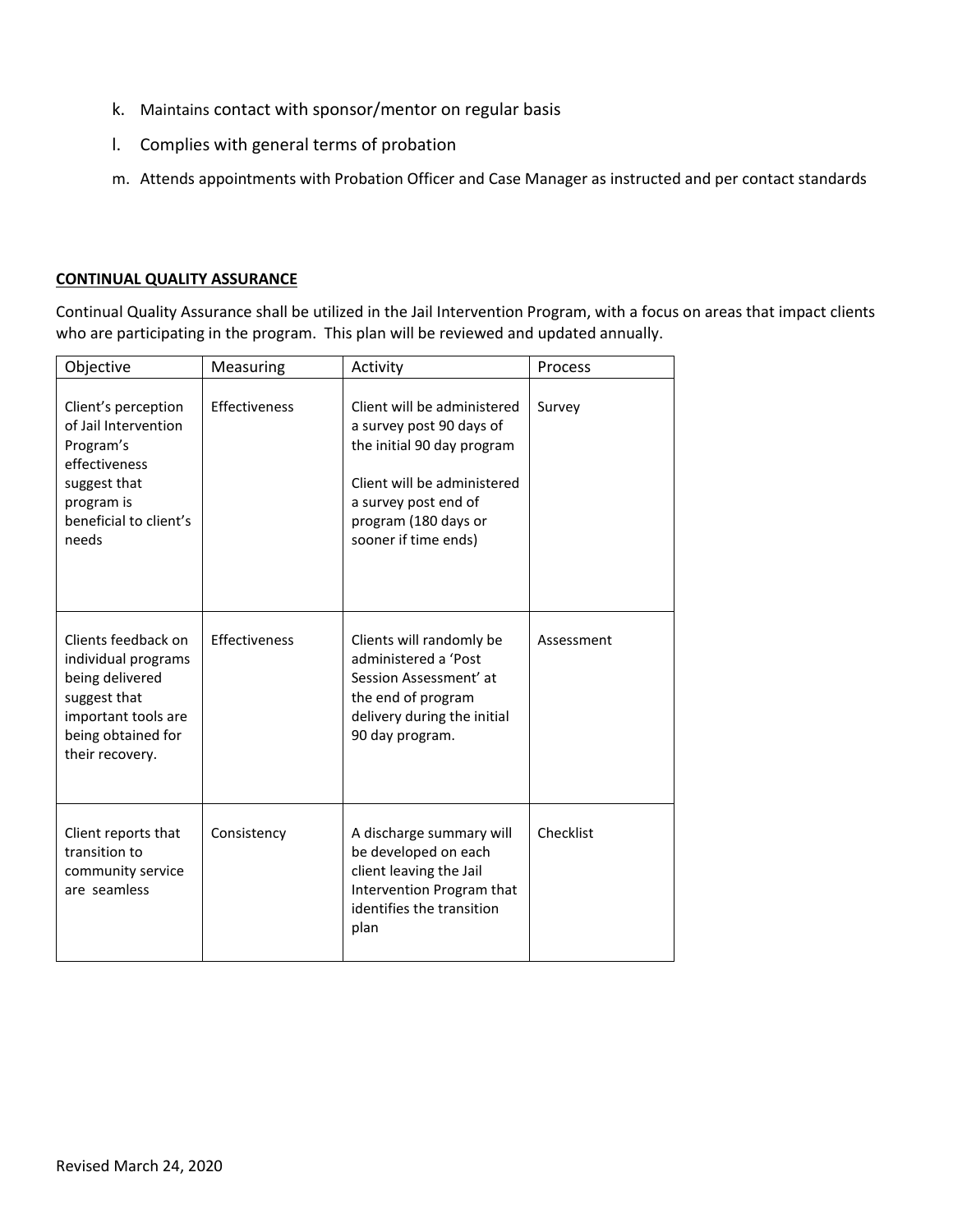# **CONTACT STANDARDS FOR INDIVIDUAL ON THE JAIL INTERVENTION PROGRAM**

| <b>CONTACTS</b>                                                                    | <b>HOME VISITS</b>                                           | URINE DRUG SCREENS                                                                                                                                    |
|------------------------------------------------------------------------------------|--------------------------------------------------------------|-------------------------------------------------------------------------------------------------------------------------------------------------------|
| 1 <sup>ST</sup> 30 DAYS OF SUPERVISION<br>1 X WEEKLY                               | FIRST VISIT WITHIN 2 WEEKS OF BEING<br>PLACED ON SUPERVISION | 1 X WEEKLY FOR FIRST 30 DAYS                                                                                                                          |
| 1 X EVERY 2 WEEKS<br>THEREAFTER UNLESS THERE IS<br><b>REASON TO SEE MORE OFTEN</b> | 1 X MONTHLY THEREAFTER FOR PERIOD OF 6<br><b>MONTHS</b>      | <b>1 X EVERY 2 WEEKS THEREAFTER</b><br>AND FOR A PERIOD OF 6 MONTHS.                                                                                  |
|                                                                                    |                                                              | PLACED ON CALL IN LINE THROUGH<br>SENTRY AFTER THIS PERIOD OF<br><b>TIME</b>                                                                          |
|                                                                                    |                                                              | INSTANT DRUG SCREENS WILL BE<br>CONDUCTED ON ALL<br>PARTICIPANTS, SCREENS SHOULD<br>BE SENT TO LAB ONLY IF<br>PARTICIPANT DENIES USE OF<br>SUBSTANCE. |

### **DISCHARGE PLANNING:**

An individual participating in the Jail Intervention Program will be subject to the following as related to his/her discharge from service:

- 1. The client shall participate in his/her discharge plan and provide signature stating they understand and will adhere to it.
- 2. The discharge summary shall include the following:
	- a. Client's progress or lack of progress
	- b. Recommendation of further treatment requirements and follow up appointments with probation and other agencies/individuals as deemed necessary.

# **PROTOCOL FOR UNSUCCESSFUL TERMINATION FROM THE PROGRAM:**

Once a determination is made that an individual is to unsuccessfully discharged from the program due to violation of program rules the following process will take place:

1. The court, prosecutor, and offender's attorney will be made aware of offender's dismissal from program to include reasons for dismissal via the Program Instructor.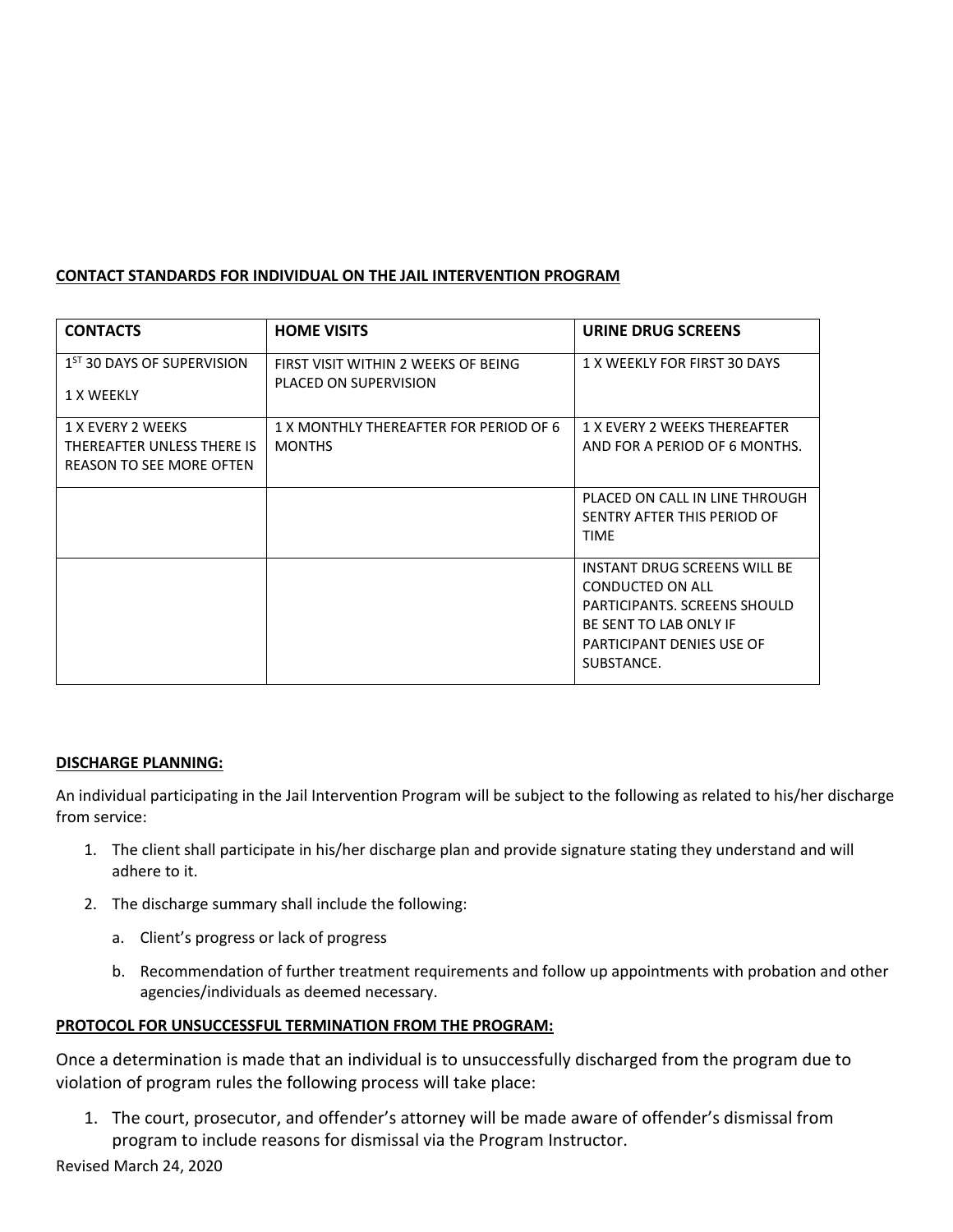2. The offender will be removed from the Jail Intervention Program block and placed into another block per the jail's protocol.

# **CLIENT PROGRAM RULES**

1. You have the right to refuse treatment.

2. You must attend all session's alcohol and drug free and remain alcohol and other drug free while in the program.

3. If you fail to remain alcohol and other drug free while in the jail portion of treatment, or after release into the community, adjustments may be made to your treatment program potentially causing you to engage in more intensive treatment.

4. You must attend all group sessions on time and on the days scheduled.

5. You must follow all rules, procedures, and recommendations of The Jail Intervention Program and the Shelby County Jail.

6. If you are prescribed medication, you must take as directed.

7. As a client of the initial 90 days of the Jail Intervention Program, **you will/may be terminated for the following**

# **reasons which could affect your sentence modification.**

# **While in Jail:**

- 1) Must follow all rules as stated in inmate handbook
- 2) Failure to remain alcohol and drug free as evidence of Urine Drug Screens.
- 3) If found guilty or admits guilt to a Class A or B Offense as outlined in the 'Inmate Rules and Regulations Handbook'.
- 4) Class C and D offenses as outlined in the 'Inmate Rules and Regulations Handbook' will be dealt with on a case-by-case basis and could result in dismissal from the program.
- 5) Not participating in sessions.
- 6) Breaking confidentiality.
- 7) Demonstrating poor attitude
- 8) Not maintaining/taking care of Living Environment
- 9) Sending inappropriate letters (as determined by Staff) or material out of the jail.
- 10) Having third party correspondence with other inmates.
- 11) Failing to get up by 8:00 AM.

### **Once Released to Community Portion of Program:**

- 1. Failure to attend treatment as recommended by Probation Officer/Case Manager
- 2. Failure to attend Compliance Hearings through the Court for determination of adherence to program.
- 3. Failure to reside in location identified prior to discharge
- 4. Use of alcohol or drugs
- 5. Failure to maintain regular contact with sponsor/mentor
- 6. Failure to obtain and maintain employment with a legitimate job (a job that you get a paycheck that shows proof of employment)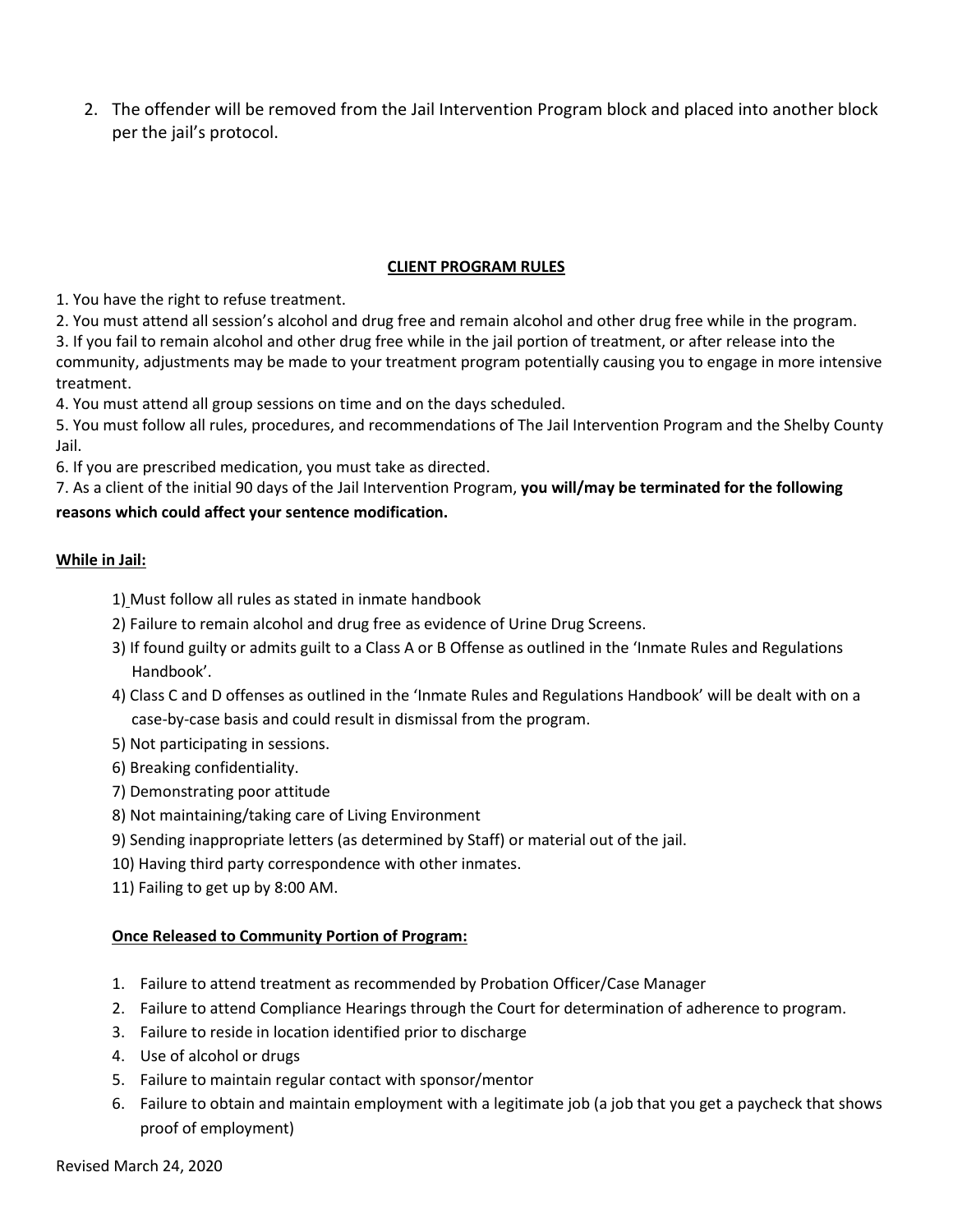- 7. Failure to be financially responsible
- 8. Failure to maintain contact with Community Corrections

9. Failure to pay all associated program fees, as follows:

\$25 Administration fee \$20 monthly program fee \$5 Drug screen testing fee \$11 ALL POSITIVE drug screens testing fees

\_\_\_\_\_\_\_\_\_\_\_\_\_\_\_\_\_\_\_\_\_\_\_\_\_\_\_\_\_\_\_ \_\_\_\_\_\_\_\_\_\_\_\_\_\_\_\_\_\_\_\_\_\_\_\_\_\_\_

Client Signature Date Date

Witness Signature

\_\_\_\_\_\_\_\_\_\_\_\_\_\_\_\_\_\_\_\_\_\_\_\_\_\_\_\_\_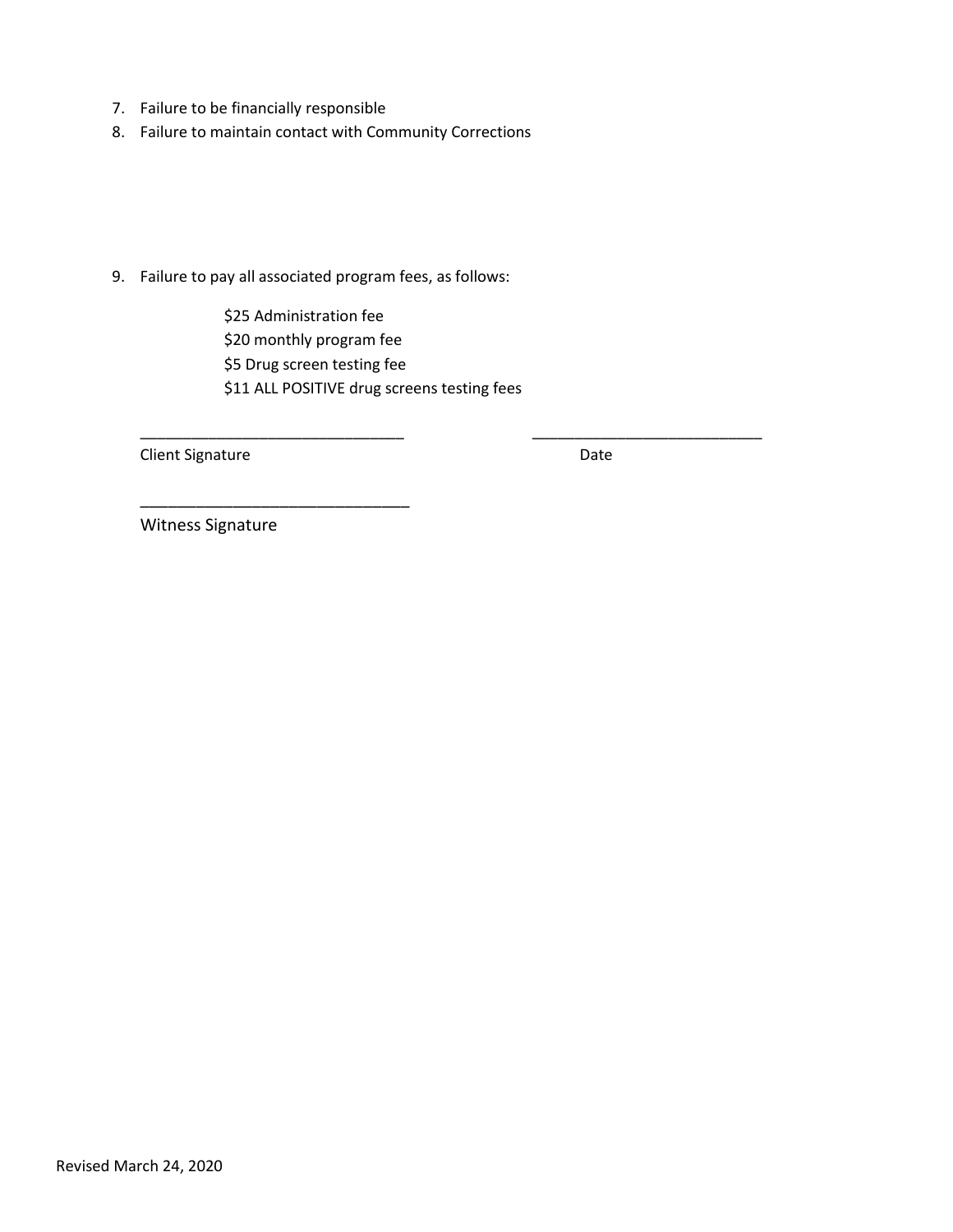# **Client Participation Log**

# **Client Name: \_\_\_\_\_\_\_\_\_\_\_\_\_\_\_\_\_\_\_\_\_\_\_\_\_\_\_\_\_\_\_\_\_**

| <b>Date</b> | <b>Type of Group/Program</b> | <b>Instructor Signature</b> | <b>Homework</b><br><b>Completed</b> | <b>Hours</b> |
|-------------|------------------------------|-----------------------------|-------------------------------------|--------------|
|             |                              |                             |                                     |              |
|             |                              |                             |                                     |              |
|             |                              |                             |                                     |              |
|             |                              |                             |                                     |              |
|             |                              |                             |                                     |              |
|             |                              |                             |                                     |              |
|             |                              |                             |                                     |              |
|             |                              |                             |                                     |              |
|             |                              |                             |                                     |              |
|             |                              |                             |                                     |              |
|             |                              |                             |                                     |              |
|             |                              |                             |                                     |              |
|             |                              |                             |                                     |              |
|             |                              |                             |                                     |              |
|             |                              |                             |                                     |              |
|             |                              |                             |                                     |              |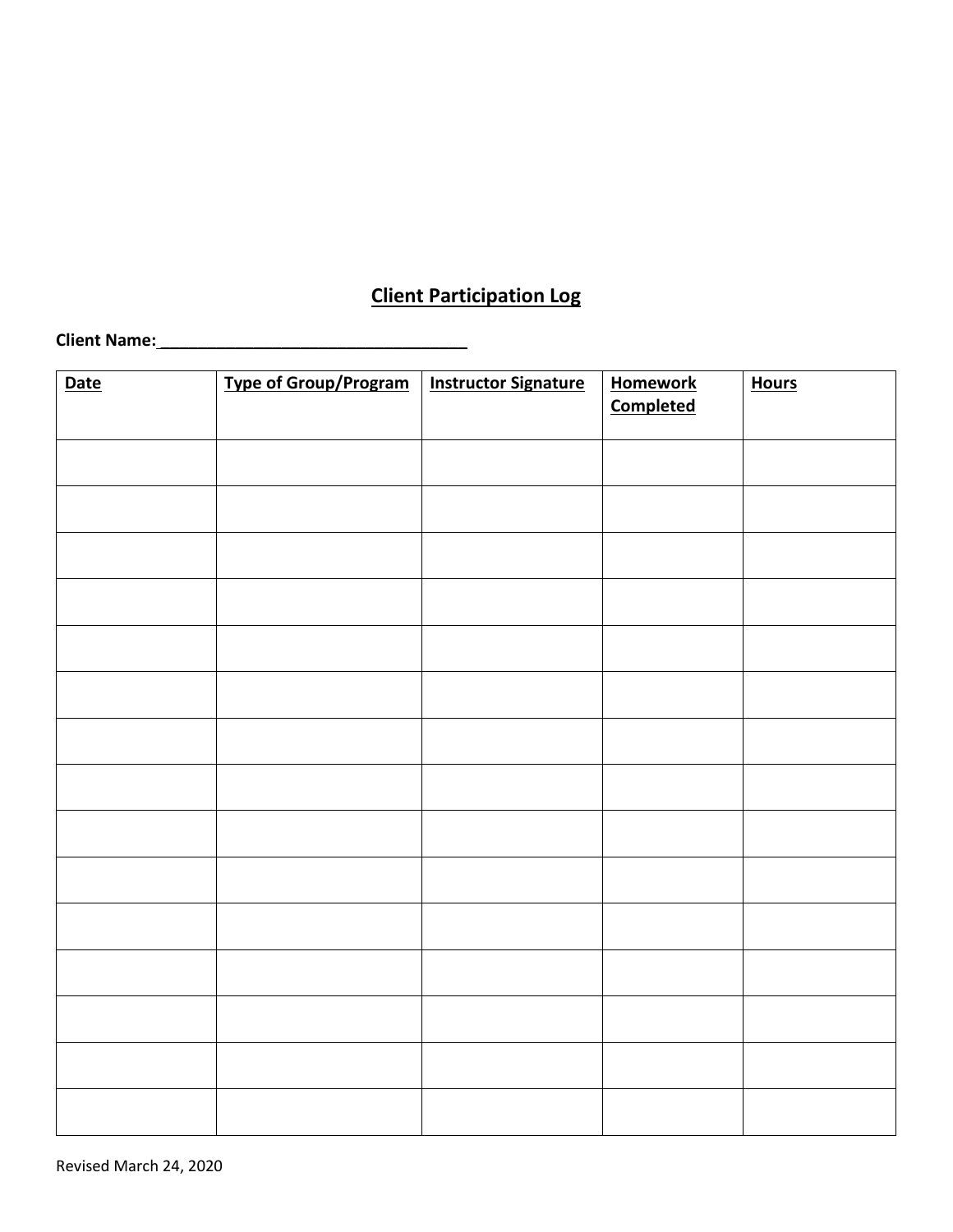# **DISCHARGE SUMMARY**

| Name:                                                      | Cause Number:                                                                            |
|------------------------------------------------------------|------------------------------------------------------------------------------------------|
| Referral Source:                                           |                                                                                          |
| Date Began Program in Jail:                                |                                                                                          |
| Type of Discharge: SUCCESSFUL UNSUCCESSFUL                 |                                                                                          |
|                                                            | Client has completed treatment inside the Jail per recommendations? $\Box$ Yes $\Box$ No |
| Number of Contact Hours in the Jail:                       |                                                                                          |
| Presenting Problem:                                        |                                                                                          |
| <b>Discharge Plans:</b>                                    |                                                                                          |
| Family:                                                    |                                                                                          |
| <b>Support Groups:</b>                                     |                                                                                          |
| Physical:                                                  |                                                                                          |
| Employment:                                                |                                                                                          |
| Residence:                                                 |                                                                                          |
| <b>Continued Treatment in the Community Once Released:</b> |                                                                                          |
| 1. Agency:                                                 |                                                                                          |
| Date of Appointment:                                       | <b>Contact Person:</b>                                                                   |
| Location:                                                  |                                                                                          |
| 2. Agency:                                                 |                                                                                          |
| Date of Appointment:                                       | <b>Contact Person:</b>                                                                   |
| Location:                                                  |                                                                                          |
| Revised March 24, 2020                                     |                                                                                          |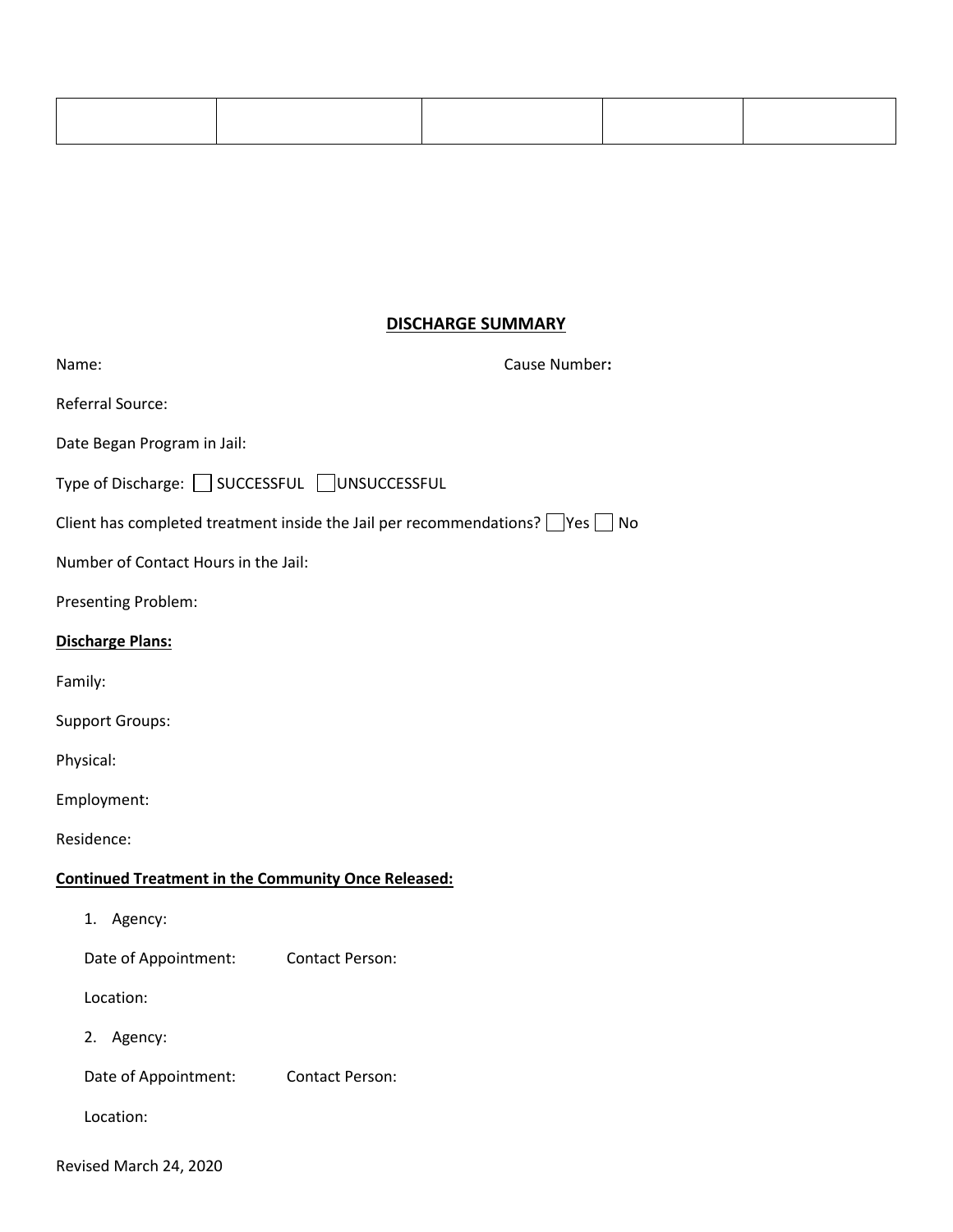I have read and fully understand the contents of this Discharge Plan as well as my Discharge/Plan and Goals. I have received a copy of this plan.

\_\_\_\_\_\_\_\_\_\_\_\_\_\_\_\_\_\_\_\_\_\_\_\_\_\_\_\_\_\_\_\_\_ \_\_\_\_\_\_\_\_\_\_\_\_\_\_\_\_\_\_\_\_\_\_\_\_\_\_\_\_\_\_\_\_\_\_\_

Client Signature Date

Program Coordinator

\_\_\_\_\_\_\_\_\_\_\_\_\_\_\_\_\_\_\_\_\_\_\_\_\_\_\_\_\_\_\_\_\_

# **JAIL INTERVENTION POD LIVING**

- **1. Make your bed as soon as you get up.** Keep your personal area neat and tidy at all times. Do not leave articles of clothing or personal belongings laying out, i.e. on your bed or floor.
- **2.** Maintain personal hygiene including brushing teeth, showering, shaving, haircuts. **A schedule shall be maintained by everyone in the block that depicts everything they do on a daily basis.**
- **3. Personal items:** In use or kept up. Do not leave your books, clothes, pens/pencils, note pads etc. in public areas. You are responsible for any lost item that has been signed out or loaned to you.
- **4. Tools:** Are not to be used without the consent and supervision of staff.
- **5.** A schedule of POD chores will be established, and individuals will rotate taking care of these chores while in the dorm. Chores will include sweeping, mopping, cleaning windows, maintaining client bathroom area, wiping down tables, and organizing books in dayroom.
- **6.** There shall be no items kept on the window ledge in dayroom.
- **7.** No "tents" shall be made on beds and no "light blockers" shall be place on lights or windows.
- **8. In general,** clean up after yourself, after you shave, brush your teeth, wash your face, etc. wipe down the sink with a paper towel and discard paper towel in trash container. If you make a mess, clean it up.

I understand the pod living rules as outlined above and agree to adhere to these rules.

\_\_\_\_\_\_\_\_\_\_\_\_\_\_\_\_\_\_\_\_\_\_\_\_\_ \_\_\_\_\_\_\_\_\_\_\_\_\_\_\_\_\_\_\_\_\_\_\_\_\_

Client Signature Date Date of the United States of the Date Date Date Date Date Date

\_\_\_\_\_\_\_\_\_\_\_\_\_\_\_\_\_\_\_\_\_\_\_\_\_

Witness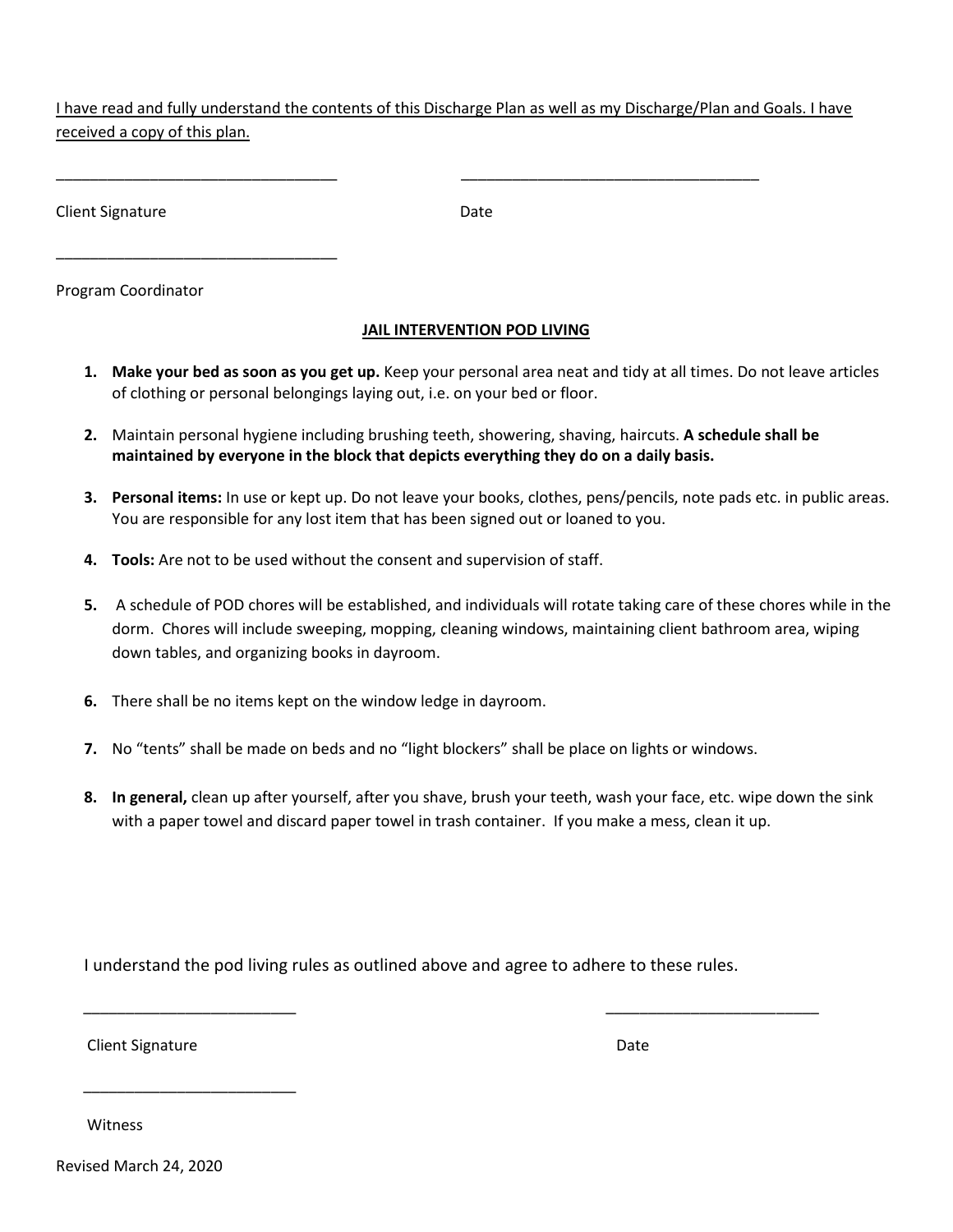# **SELF REPORTING NEEDS ASSESSMENT**

| Client name: |                | $C$ lient #:     |  |
|--------------|----------------|------------------|--|
| Date:        | Date of Birth: | Referral source: |  |

### **DO YOU NEED US TO HELP YOU WITH?**

YES NO

# **A. ALCOHOL/DRUG USE**

| 1. Stopping the use of alcohol?         |
|-----------------------------------------|
| 2. Stopping the use of drugs?           |
| 3. Maintaining abstinence?              |
| 4. Acceptance of others drinking/using? |

### **B. FAMILY**

| 5. Improving communication with family members?                     |
|---------------------------------------------------------------------|
| 6. Better understanding of other family members and their problems? |
| 7. Letting go of resentments towards family members?                |
| 8. Resolving of problems between yourself and other family members? |
| 9. Developing/improving parenting skills?                           |
|                                                                     |

# **C. SOCIAL SKILLS**

- **\_\_\_\_\_\_** 10. Improving communications with other people?
	- **\_\_\_\_\_\_\_\_\_ 11.** Learning to express yourself more easily?
- **\_\_\_\_\_** \_\_\_\_\_\_\_ 12. Making new friends?
- **\_\_\_\_\_\_** \_\_\_\_\_\_\_ 13. Learning to get along better with people you work with?
	- \_\_ \_\_\_\_\_\_ 14. Learning about/clarifying your beliefs/values.
- \_\_\_\_\_\_\_ 15. Better understanding of others and their needs?

# **IV. VOCATIONAL/EDUCATIONAL**

- **\_\_\_\_\_** \_\_\_\_\_\_\_ 16. Finding a job?
- 17. Getting into school/vocational training?
- **\_\_\_\_\_\_** 18. Obtaining a high school diploma/G.E.D.?
- **\_\_\_\_\_\_** \_\_\_\_\_\_\_ 19. Getting along better with people you work or go to school with?
	- \_\_\_\_\_\_\_ 20. Getting rid of negative attitudes toward work/school?
	- \_\_\_\_\_\_ 21. Evaluating your vocational/educational skills?

# **V. LEGAL**

\_22. Coordinating your treatment with other agencies?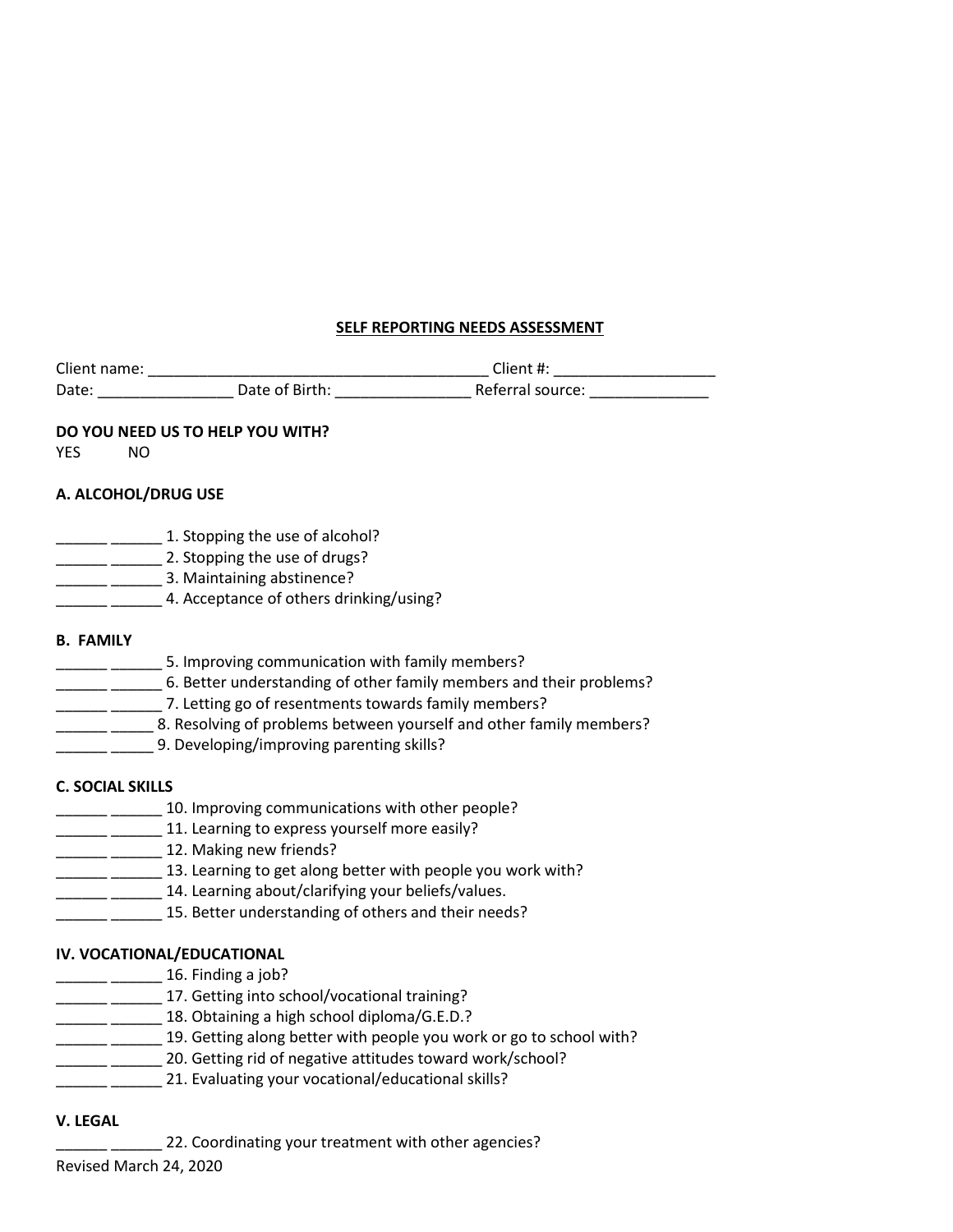123. Providing reports to your attorney or court system?

#### **VI. MEDICAL**

24. Feeling better about your physical condition? **\_\_\_\_\_** \_\_\_\_\_\_\_ 25. Improving your personal appearance? **\_\_\_\_\_\_** \_\_\_\_\_\_\_\_ 26. Learning how to deal with stress? **\_\_\_\_\_** \_\_\_\_\_\_\_\_ 27. Developing a healthy diet? **\_\_\_\_\_** \_\_\_\_\_\_\_ 28. Developing a healthy living environment?

#### **VII. RECREATIONAL**

- <sup>1</sup> \_\_\_\_\_\_\_\_\_\_ 29. Increasing interests in leisure/recreational activities? **\_\_\_\_\_** \_\_\_\_\_\_\_\_ 30. Developing a physical fitness program?
- \_\_ \_\_\_\_\_\_ 31. Learning new hobbies/recreational activities?
- \_\_ \_\_\_\_\_\_ 32. Developing interest in reading/mental activities?

# **VIII. PSYCHOLOGICAL/EMOTIONAL**

- **\_\_\_\_\_\_** \_\_\_\_\_\_\_\_ 33. Gaining better understanding of self?
- \_\_\_\_\_\_ \_\_\_\_\_\_\_ 34. Effectively dealing with angry feelings or emotions?
- \_\_ \_\_\_\_\_\_\_ 35. Becoming more assertive?
- **\_\_\_\_\_\_** 36. Feeling more self-confident?
- \_\_\_\_\_ \_\_\_\_\_\_\_\_\_ 37. Increasing your self-respect?
- **\_\_\_\_\_** \_\_\_\_\_\_\_\_ 38. Decisions making and/or problem solving?
- \_\_\_\_\_\_ \_\_\_\_\_\_ 39. Learning to worry less?
- **\_\_\_\_\_\_\_** \_\_\_\_\_\_\_ 40. Getting rid of resentments?
- \_\_\_\_\_ \_\_\_\_\_\_\_ 41. Understanding feelings of guilt/shame?
- **\_\_\_\_\_** \_\_\_\_\_\_\_ 42. Accepting the loss or separation of someone close to you?
- **\_\_\_\_\_\_** 43. Understanding your feelings of loneliness?
- **\_\_\_\_\_\_** 44. Learning to be self-sufficient/independent?
- **\_\_\_\_\_** 45. Learning to be more cheerful/optimistic?
- **\_\_\_\_\_\_\_\_\_** 46. Learn to accept care and affection?
- \_\_\_\_ \_\_\_\_\_\_\_ 47. Increase your tolerance/acceptance of others?
- **\_\_\_\_\_\_\_\_\_\_\_\_ 48. Gaining a positive attitude?**

### **IX. FINANCIAL**

- \_\_ \_\_\_\_\_\_ 49. Better money management skills?
- \_\_\_\_\_\_ \_\_\_\_\_\_ 50. Locating financial counseling services?

### **X. SPIRITUAL**

- **\_\_\_\_\_\_\_** \_\_\_\_\_\_\_\_ 51. Learning to worry less?
	- \_\_\_\_\_ \_\_\_\_\_\_\_ 52. Strengthening your religious/spiritual belief?
- \_\_\_\_\_\_\_\_\_\_\_ 53. Clarifying your spiritual values?
- **\_\_\_\_\_\_\_** 54. Finding a Higher Power?
- \_\_\_\_\_\_ \_\_\_\_\_\_ 55. Stop living in the past?
- **\_\_\_\_\_** \_\_\_\_\_\_\_\_ 56. Stop hating self and others?
- **Example 257.** Forgiving self and others?
- **\_\_\_\_** \_\_\_\_\_\_\_\_ 58. Learn about salvation?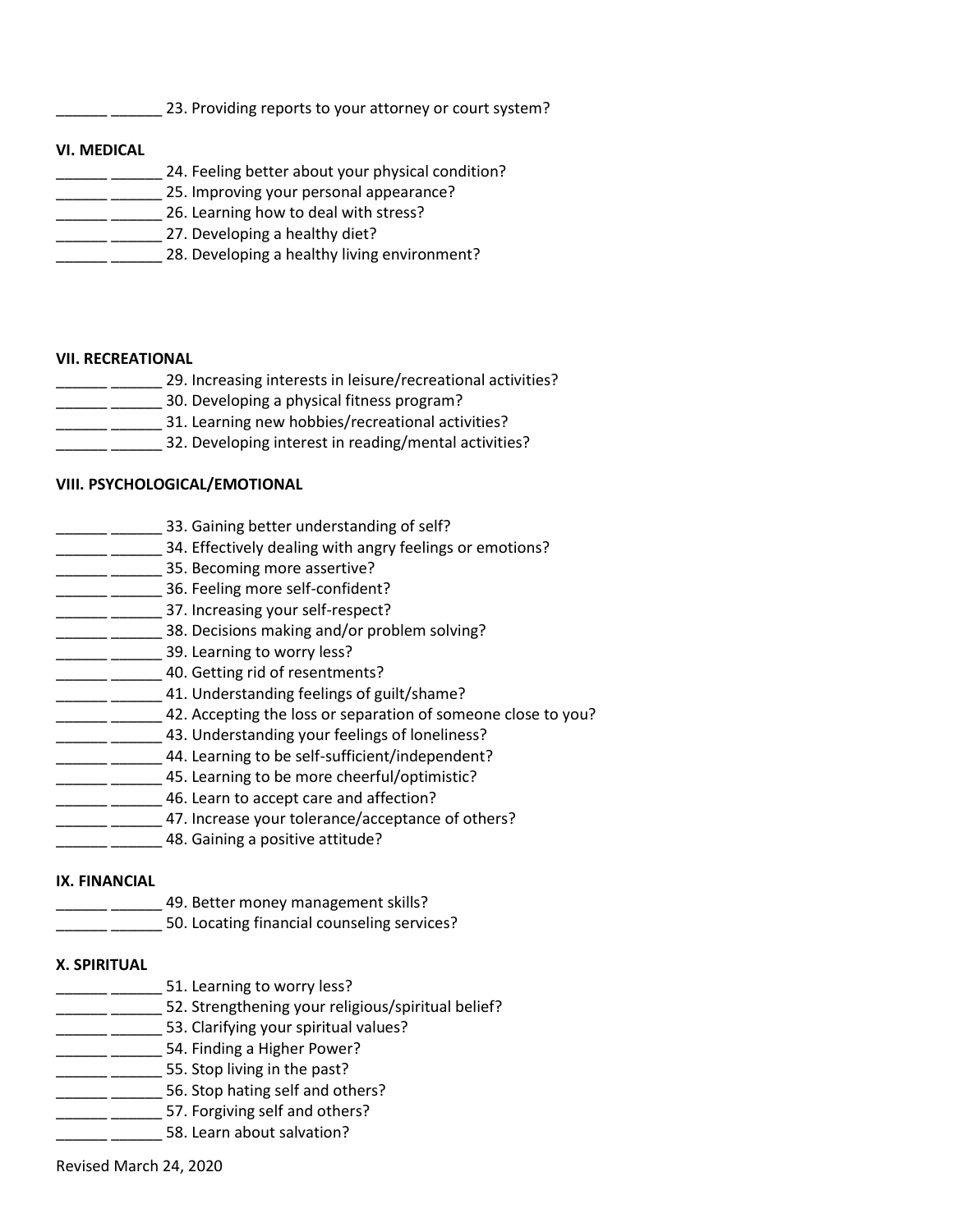Client Signature

Program Coordinator Signature

\_\_\_\_\_\_\_\_\_\_\_\_\_\_\_\_\_\_\_\_\_\_\_\_\_\_\_\_\_\_\_\_\_

\_\_\_\_\_\_\_\_\_\_\_\_\_\_\_\_\_\_\_\_\_\_\_\_\_\_\_\_\_\_\_\_\_

\_\_\_\_\_\_\_\_\_\_\_\_\_\_\_\_\_\_\_\_\_\_\_\_\_\_\_\_\_\_\_\_\_

Date

# **INFORMATION SHEET FOR PERSONS ENTERING THE SHELBY COUNTY JAIL**

**All persons entering the Shelby County Jail must provide the following information due to the safety and security of the Jail.** 

| PROGRAM YOU ARE INTERESTED IN PROVIDING?   12 STEP/SUPPORT   MRT   TREATMENT   CREATIVE |
|-----------------------------------------------------------------------------------------|
| HAVE YOU BEEN CONVICTED OF A CRIMINAL OFFENSE?   YES NO                                 |
| IF YES, PLEASE LIST: (OFFENSE TYPE, DATES)                                              |
| <u> 1989 - Johann Stoff, amerikansk politiker (d. 1989)</u>                             |
|                                                                                         |
|                                                                                         |
|                                                                                         |
| COPY OF DRIVERS LICENSE SUBMITTED: $\Box$ YES $\Box$ NO                                 |
| BACKGROUND CHECK COMPLETED BY: __________________________ □ APPROVED □ NOT APPROVED     |
|                                                                                         |
| PLEASE PROVIDE LIST OF WHAT YOU WOULD LIKE OR ARE PROPOSING TO BRING INTO THE JAIL:     |
| <b>MATERIALS:</b><br><b>QUANTITY:</b>                                                   |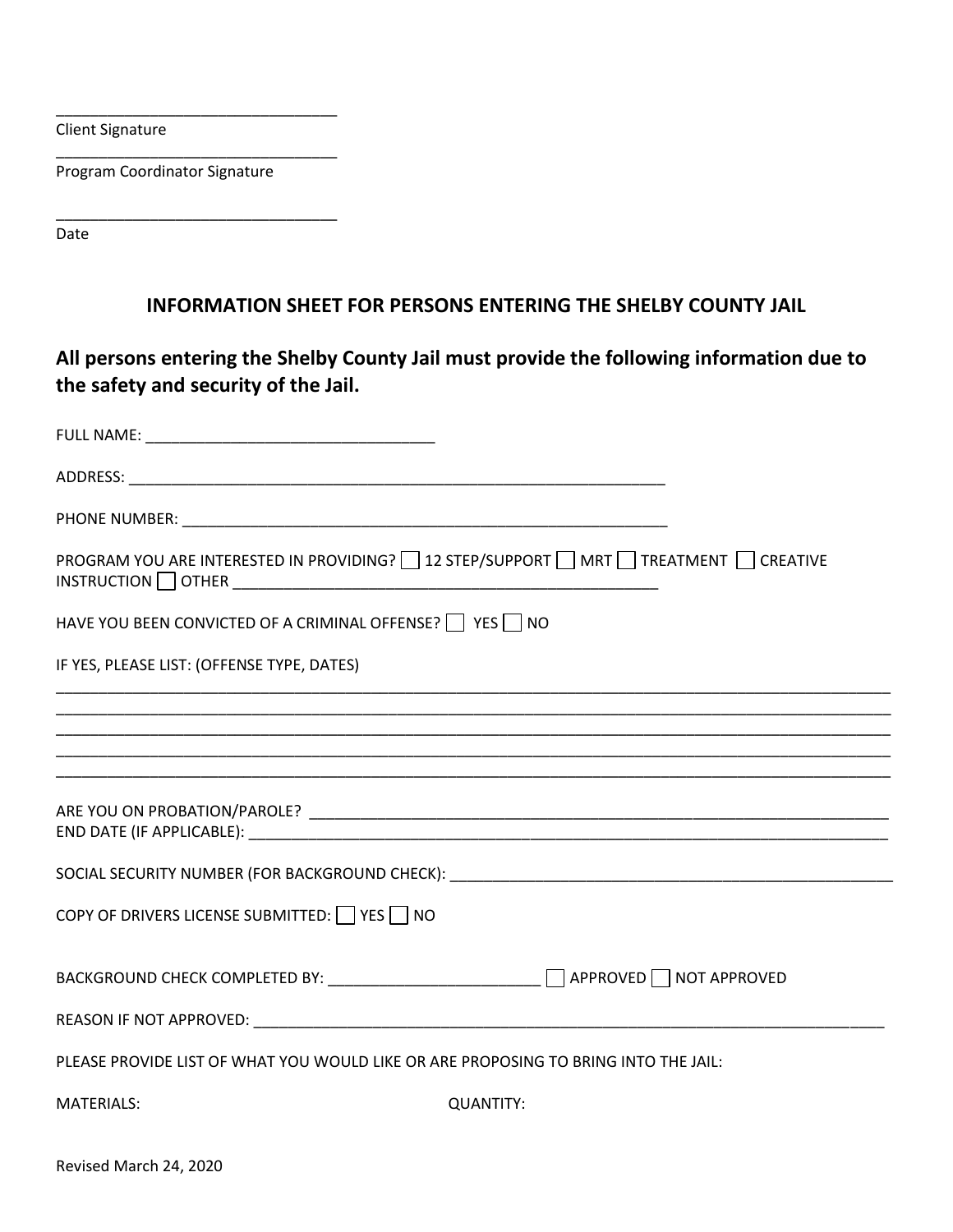# **JAIL INTERVENTION PROGRAM RECOMMENDATIONS**

\_\_\_\_\_\_\_\_\_\_\_\_\_\_\_\_\_\_\_\_\_\_\_\_\_\_\_\_\_\_\_\_\_ \_\_\_\_\_\_\_\_\_\_\_\_\_\_\_\_\_\_\_\_\_\_\_\_\_\_\_\_\_\_\_\_\_

\_\_\_\_\_\_\_\_\_\_\_\_\_\_\_\_\_\_\_\_\_\_\_\_\_\_\_\_\_\_\_\_\_ \_\_\_\_\_\_\_\_\_\_\_\_\_\_\_\_\_\_\_\_\_\_\_\_\_\_\_\_\_\_\_\_\_

\_\_\_\_\_\_\_\_\_\_\_\_\_\_\_\_\_\_\_\_\_\_\_\_\_\_\_\_\_\_\_\_\_ \_\_\_\_\_\_\_\_\_\_\_\_\_\_\_\_\_\_\_\_\_\_\_\_\_\_\_\_\_\_\_\_\_

\_\_\_\_\_\_\_\_\_\_\_\_\_\_\_\_\_\_\_\_\_\_\_\_\_\_\_\_\_\_\_\_\_ \_\_\_\_\_\_\_\_\_\_\_\_\_\_\_\_\_\_\_\_\_\_\_\_\_\_\_\_\_\_\_\_\_

\_\_\_\_\_\_\_\_\_\_\_\_\_\_\_\_\_\_\_\_\_\_\_\_\_\_\_\_\_\_\_\_\_\_\_ \_\_\_\_\_\_\_\_\_\_\_\_\_\_\_\_\_\_\_\_\_\_\_\_\_\_\_\_\_

**Name:** 

**Cause Number:**

Recommended for Program: Ses No

**If no, reasons:** 

Select

Other Information to Consider:

Melissa Gharst **Date** Program Coordinator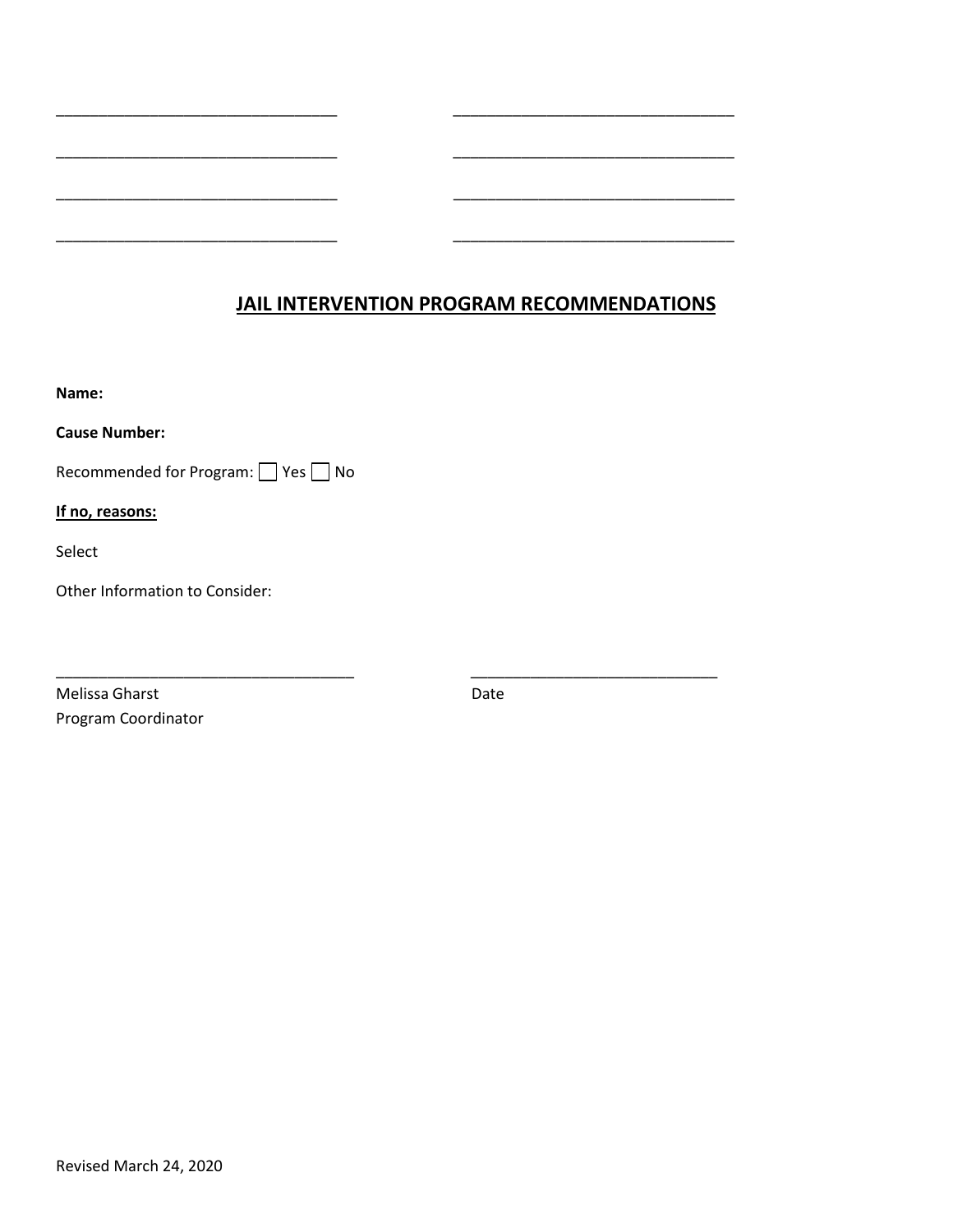# **JAIL INTERVENTION PROGRAM PARTICIPANT INFORMATION PACKET**

# **GENERAL INFORMATION ABOUT THE PROGRAM:**

The Shelby County Jail Intervention Program was created in response to the overwhelming problems that exists because of the abuse of alcohol and drugs. Statistically, and on average, 85% of the jail population is comprised of individuals who have been convicted or have pending charges related to the use of alcohol and drugs.

Philosophically, the program is based on the belief that the treatment of alcohol and drug dependency, like treatment of other illnesses and diseases, requires a multifaceted approach. It is further understood that people with substance use disorders generally have an array of mental health, medical, family, spiritual, and social problems. Consequently, the approaches that will be utilized in this program will address these areas.

There is a belief that recovery is a long-term process of internal change, and we recognize that these internal changes proceed through various stages. The recovery perspective generates at least two main principles for practice: the development of a treatment plan that provides for continuity of care over time and in a variety of settings and interventions that are specific to the tasks and challenges faced at each of the following stages: engagement, stabilization, treatment, and aftercare or continuing care.

### **PROGRAM OBJECTIVES:**

- To help the client recognize and accept his/her dependence on chemicals
- To involve the family in the client's rehabilitation as much as possible.
- To improve the substance abuser's ability to relate to his environment in a healthy and constructive manner.
- To orient the client to Twelve Steps programs and principles and to encourage following these steps as a way of life.
- To assist in understanding the underlying issues that contribute to the individual's problems
- To provide a smooth transition from the jail to the community and with immediate connection to treatment in the community.
- To provide a smooth transition from the jail to the community and with immediate connection to treatment in the community.

### **THINGS TO BE AWARE OF WHEN ENTERING THE PROGRAM:**

The program starts in the Shelby County Jail where an individual participates in a 90 day program. In most cases, Individuals are then released onto supervision where they continue treatment in the community under the supervision of community corrections for a period of 6 months. Individuals may or may not be on probation at the same time.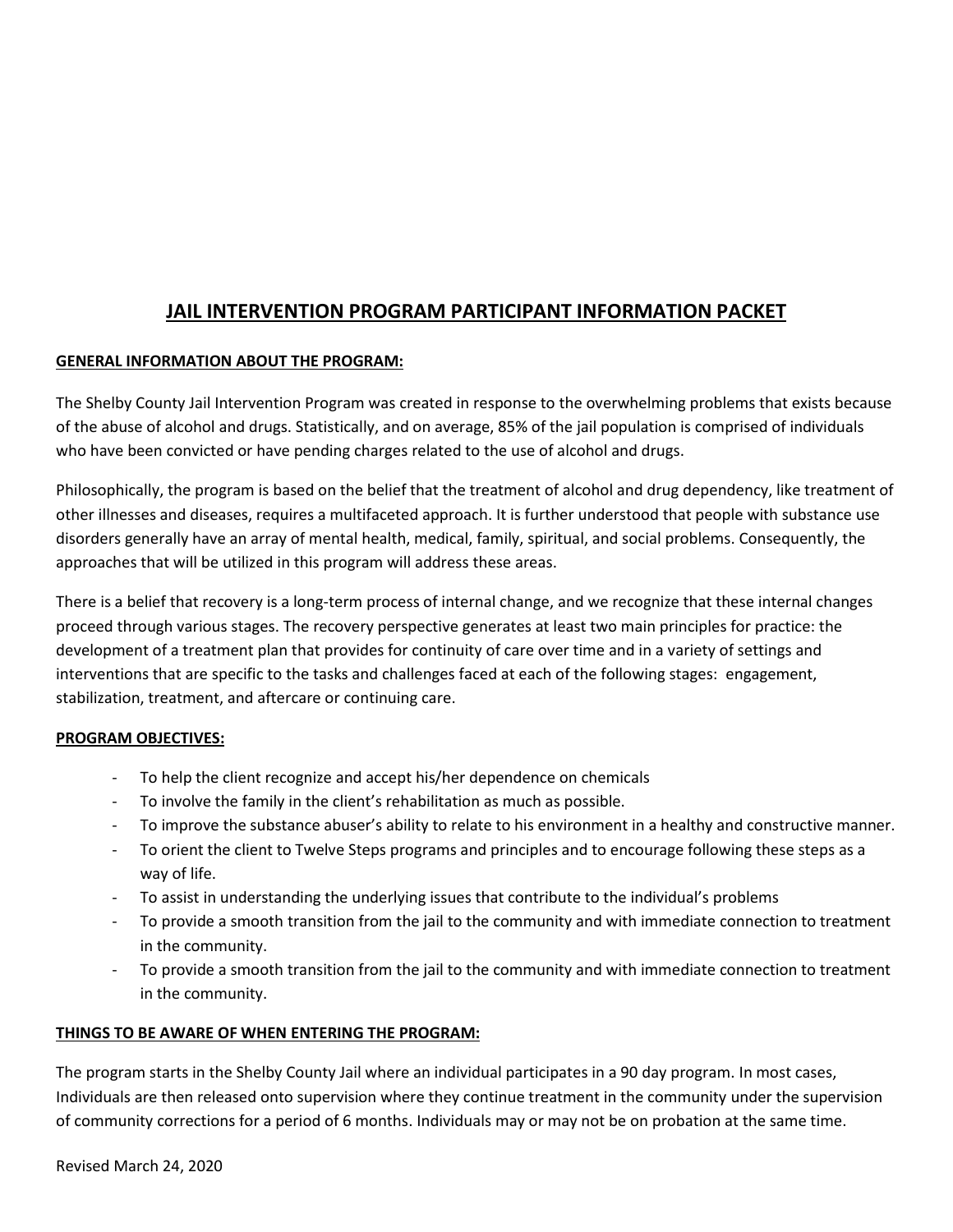Treatment in the community will typically continue with the same provider the individual encountered at the jail assuming an individual follows the rules, does not relapse, and remains in compliance with the program rules.

# **If individuals begin to have difficulties when out in the community to include not following program rules, using illegal substances as examples they will be dealt with on an individual basis but it should be known that referrals to more intensive treatment or additional programming may be required.**

During the initial 30 days of supervision individuals are seen on a weekly basis. After this time, individuals will be seen at least once every two weeks.

### **ADMISSION CRITERIA:**

The Prosecutor in conjunction with the Program Services Director and the client's attorney determines individuals who are appropriate for the program and according to the individual's offense history in the criminal justice system.

### **CLIENT ORIENTATION:**

Clients deemed appropriate for the program will participate in an orientation consisting of the following:

- 1. The philosophy and goals of the program
- 2. Rules governing the client's conduct that could result in disciplinary action or termination.
- 3. Hours services are provided, length of program and sessions.
- 4. Projected Termination Date
- 5. Expectations after Release to include identification of living arrangements most appropriate to a person's recovery
- 6. Information provided about post-release requirements

### **MEASUREMENT OF PROGRESS IN THE PROGRAM**

A variety of indicators will be used to gauge treatment progress both in and outside of the Jail as follows:

### **During Program Involvement while in in the Jail:**

-Attends programs/meetings as scheduled

-Attends on time, is attentive, and responsive.

-Willingness to express thoughts and feelings and engage with other clients in the program

-Attends AA, NA, Spiritually Based Activities, other support groups

-Works on the first 3 steps of the 12-step program as evidenced by instructor

-Begins to help other clients, shows interest and concern for recently admitted clients

-Accepts post-charge recommendations to include living arrangements that will encourage recovery and help to ensure a successful transition from jail to community.

-Willing to connect with family and encourage their participation and cooperation with the Program Coordinator.

-Willing to engage in "self study" during free time.

#### **Post-Discharge Indicators**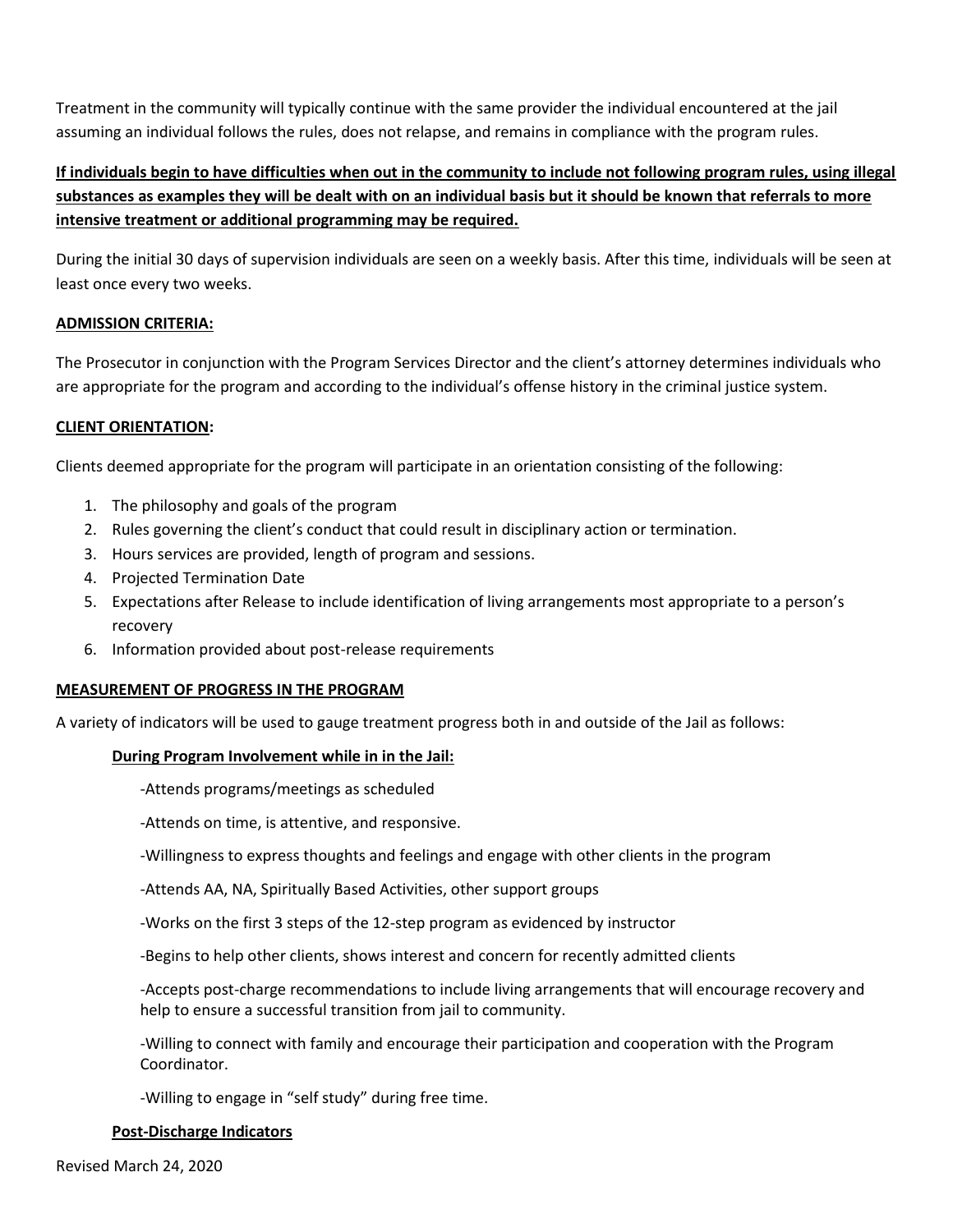-Maintain Abstinence from alcohol and drugs upon release – This is the goal for treatment success. The degree of departure from that absolute goal, where chemical use is concerned, represents varying degrees of program failure.

-The ability to maintain quality employment

-Manages finances appropriately

The degree to which the client is complying with treatment in the community.

Maintaining stable residence – if at a Halfway House, adhering to house rules and staying for duration determined prior to discharge.

Contact with the Law

Maintains a positive attitude

Displays and accepts responsibility for behavior and actions

Maintains positive relationships with family

Attends support groups

Maintains contact with sponsor/mentor on regular basis

Complies with general terms of probation

Attends appointments with Probation Officer

#### **PROGRAM STRUCTURE/LENGTH**

The program structure is comprised of a mixture of both evidenced-based programming and other services aimed at enhancing the lives of those individuals who are affected by substance problems. Programming and services are identified in Attachment A (Schedule).

The initial 90 days of the program takes place in the Shelby County Jail and in a specific location within the jail so that participants can share information with one another outside of normal programming time, and allows an opportunity to separate from the general population of the jail.

Subsequent to the initial 90-day program participants are expected to continue in the program after released and under the supervision of a Case Manager at Shelby County Community Corrections. This period of supervision shall last 180 days and under the contact standards outlined in this manual.

#### **POST-JAIL INTERVENTION PROGRAM DISCHARGE FROM COMMUNITY CORRECTIONS**

At the time a participant has completed 180 days of supervision the Case Manager shall provide a Discharge/Status report to Shelby County Probation that includes the following information:

-Client's status at time of discharge (successful/unsuccessful)

-The accomplishments made while in the program.

-Client's Address and Phone Number.

-The time frame client is to report to probation and who they are to report to

#### **POST-JAIL INTERVENTION SUPERVISION**